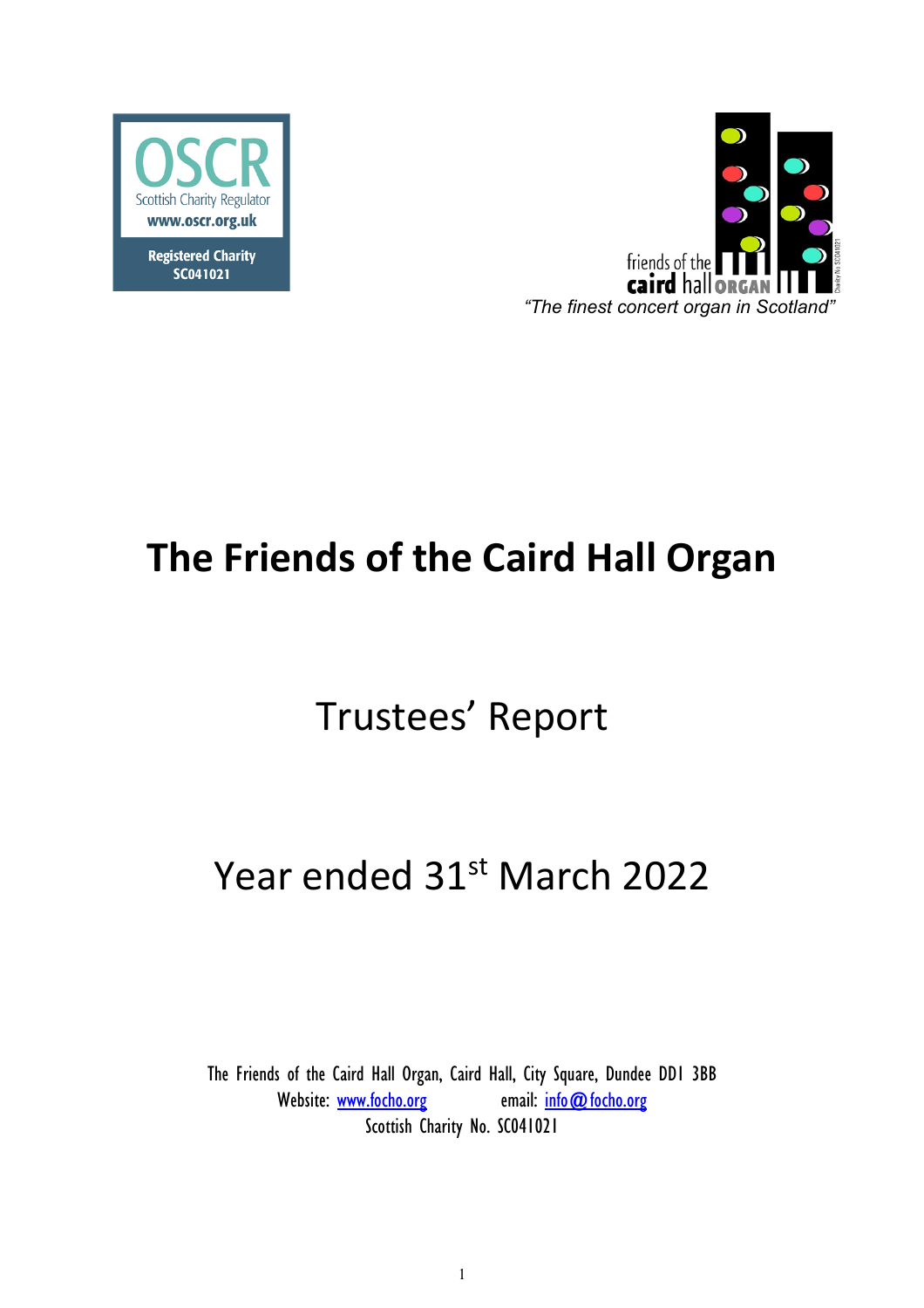## **The Friends of the Caird Hall Organ Reference and Administrative Details**

| <b>Charity name:</b>                          | The Friends of the Caird Hall Organ                                                                                                                                                                                    |  |  |
|-----------------------------------------------|------------------------------------------------------------------------------------------------------------------------------------------------------------------------------------------------------------------------|--|--|
| <b>Charity Registration Number:</b>           | SC041021                                                                                                                                                                                                               |  |  |
| <b>Contact Address:</b>                       | The Secretary<br>The Friends of the Caird Hall Organ<br><b>Caird Hall</b><br><b>City Square</b><br><b>DUNDEE</b><br>DD13BB                                                                                             |  |  |
| Trustees:                                     | Robin Bell<br>(elected May 2021)<br>John Brewster (until November 2021)<br>Derek Buchan<br>Roger Clegg<br><b>Alastair F Davidson</b><br>Norman Milne<br><b>Marion Paton</b><br>Pauline A Robertson<br>Peter W Thornton |  |  |
| <b>Principal Office Bearers:</b>              |                                                                                                                                                                                                                        |  |  |
| Chair<br>Vice-chair<br>Secretary<br>Treasurer | Roger Clegg (elected May 2021)<br>Robin Bell<br>(elected May 2021)<br>Peter W Thornton<br>Derek Buchan                                                                                                                 |  |  |
| <b>Independent Examiner:</b>                  | Philip Owen<br>80 West Road<br><b>NEWPORT ON TAY</b><br>DD6 8HP                                                                                                                                                        |  |  |
| <b>Bankers:</b>                               | Virgin Money<br>7/8 High Street<br><b>DUNDEE</b><br><b>DD1 1SS</b>                                                                                                                                                     |  |  |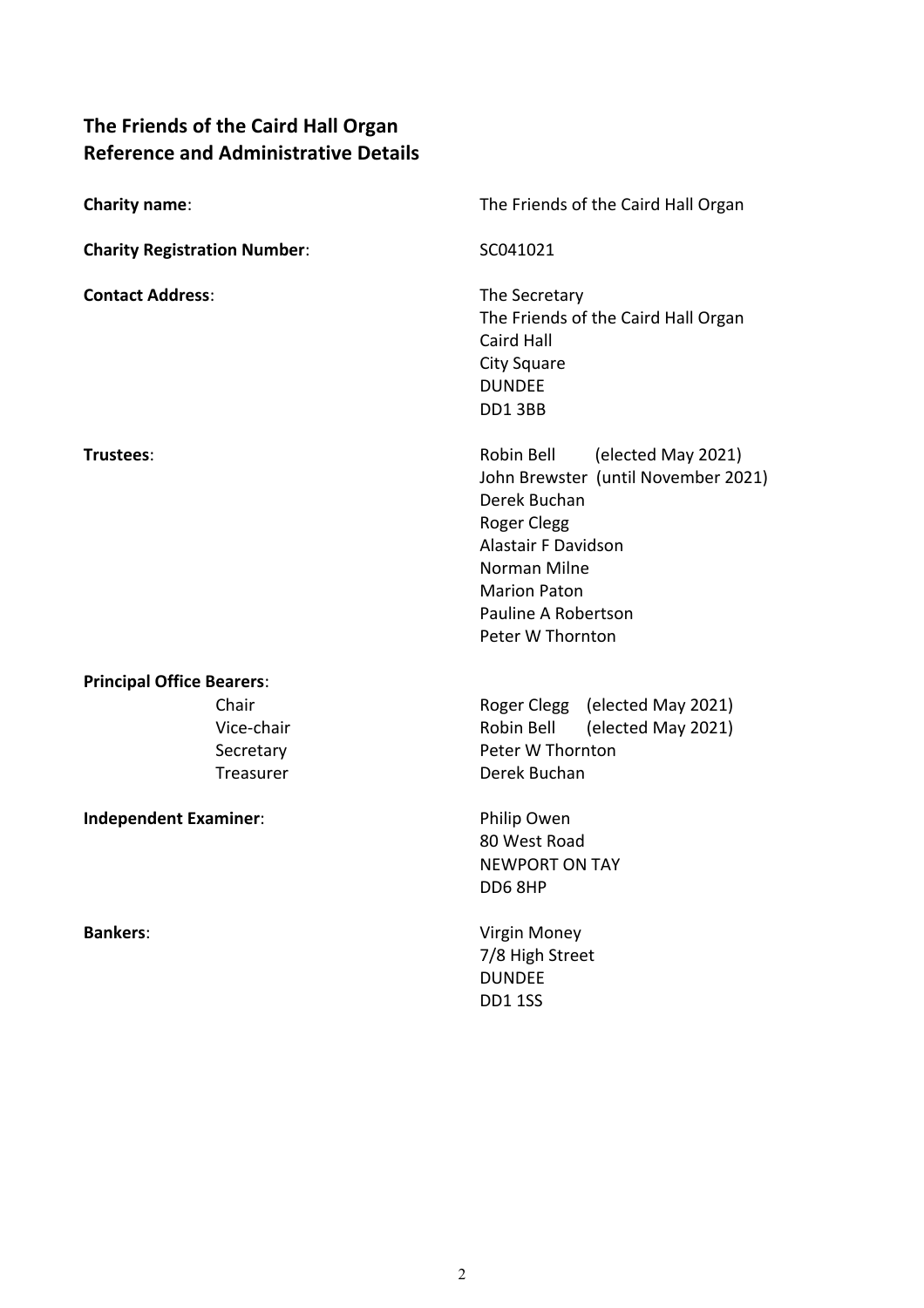## **The Friends of the Caird Hall Organ**

## **Trustees' Annual Report**

## **Structure, Governance and Management**

### **Governing Document**

The Charity is administered in accordance with its Constitution, adopted on 4<sup>th</sup> November 2009. Charitable status was granted on  $10<sup>th</sup>$  November 2009.

### **Recruitment and appointment of Trustees**

Trustees are nominated from among the subscribing members of The Friends of the Caird Hall Organ and elected at General Meetings.

### **Organisational structure**

Under the Constitution the Charity is administered by its Committee which comprises the elected Trustees and any co-opted member(s) along with the Manager of the Caird Hall and the City Organist as ex-officio members. David Gibson as Membership Secretary, Andrew Macintosh as Webmaster, Dr Jim McKellican as Archivist and Fundraising Officer, and Sheriff Kevin Veal as adviser on constitutional matters are members of Committee by invitation. The Committee meets at intervals throughout the year; in the year in question six meetings were held via video/audio conferencing. Three subcommittees, concerned respectively with Education, Fundraising and review of the Constitution, whose members include Trustees, normally meet from time to time and report to the Committee.

## **Objects**

The Charity's objects are:

- (i) the advancement of education of the public in the field of organ music and
- (ii) the advancement of the arts, heritage and culture through the preservation of the Caird Hall Organ and the promotion thereof to the public and in furtherance thereof but not otherwise the Society shall undertake the following activities:-
	- (a) fostering contact among all those interested in the Caird Hall Organ
	- (b) promoting the use of the Caird Hall Organ in recitals, concerts and other musical and educational activities by a wide variety of groups
	- (c) increasing financial security for the future of the Caird Hall Organ
	- (d) supporting specific projects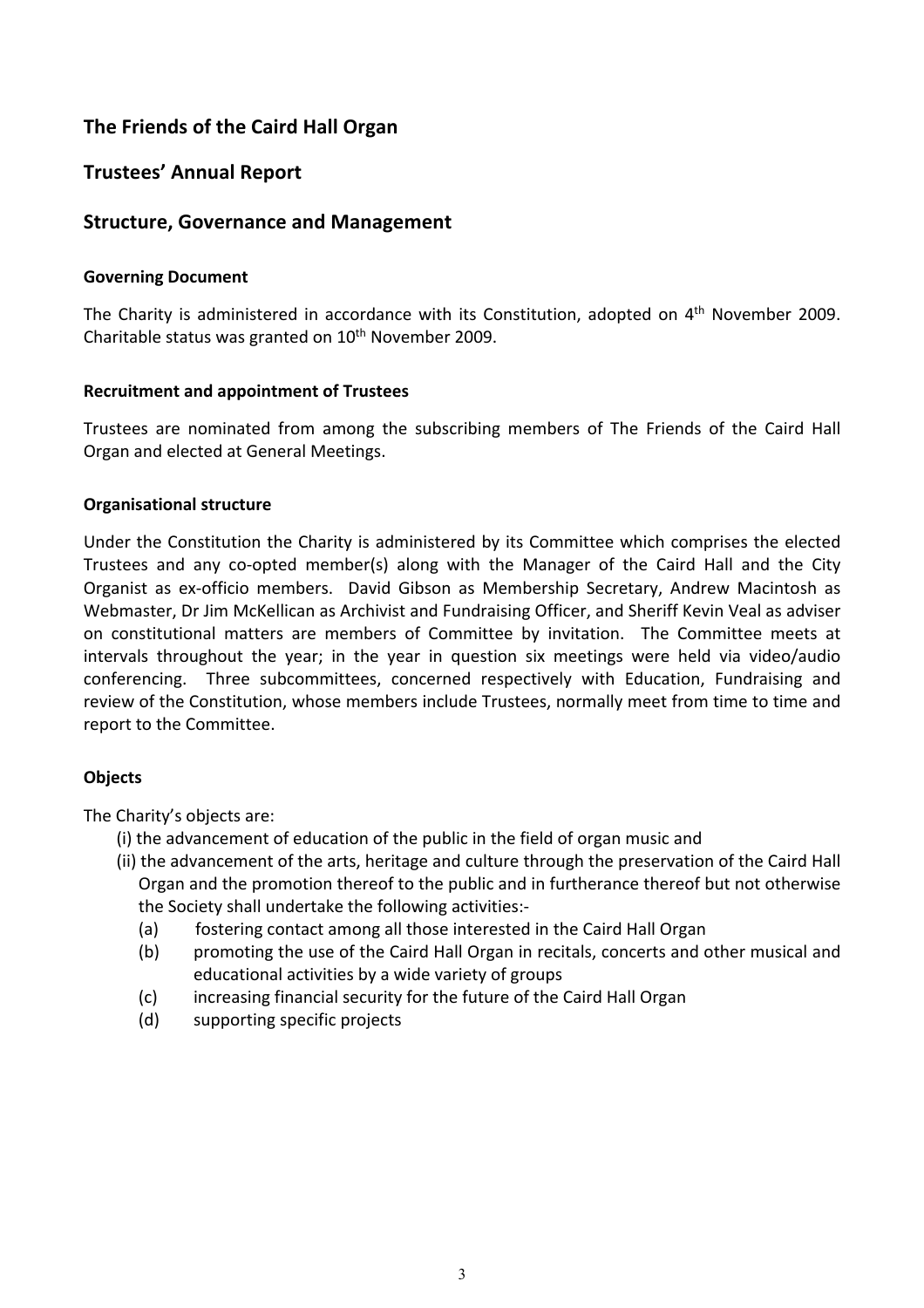## **The Friends of the Caird Hall Organ Trustees' Annual Report (continued)**

## **Achievements and Performance**

The activities of the Friends to support and promote the magnificent concert organ in the Caird Hall – "the finest concert organ in Scotland" – have continued, despite coronavirus restrictions.

Four newsletters were distributed to maintain contact with subscribers. Public events, concerts and educational activities were not possible but plans were prepared for holding them on future dates. As restrictions were relaxed, members of the Friends and invited guests were able to attend a "Tunes & Tea" afternoon in the hall on 20<sup>th</sup> March 2022, our first event in more than two vears.

The Committee met virtually by video/audio conferencing six times during the year. A General Meeting was held by audio/video conferencing on 25<sup>th</sup> May 2021 and the business included consideration of reports and accounts covering the two years 2019-2021. The Annual Report and Accounts for the year to  $31^{st}$  March 2021 had been independently examined, approved by the Trustees and were subsequently submitted timeously to the Office of the Scottish Charity Regulator. They are available to view on the Charity's website. At the General Meeting Roger Clegg succeeded to the Chair and Robin Bell was elected as Vice Chair. Norman Milne retired as a Trustee but was re-elected for a further three year term. There were resignations from the committee of John Brewster as a Trustee and Walter Blair as a member of the Education Subcommittee.

The Trustees noted with sadness the death, on  $1<sup>st</sup>$  April 2021, of John Calderhead, Dundee City Organist from 1970-91. A tribute, in the form of a musical composition for organ, was commissioned from Thomas Hewitt Jones, and the premiere performance by Gordon Stewart, Honorary President of the Friends, is planned at the launch of the City Council's Summer Organ Concert Series on 7<sup>th</sup> June 2022.

In July 2021 the charity became a member of the Scottish Council for Voluntary Organisations (SCVO). In preparation for resumption of educational activities, a Safeguarding Policy was adopted and twelve Children's Educational Supporters became members of the Protection of Vulnerable Groups (PVG) Scheme.

The Friends have continued to offer support to Dundee City Council and Leisure & Culture Dundee, who are responsible for the organ's upkeep. Two members of the Committee were able to assist with keeping the instrument's mechanism active by playing it intermittently during the period when the hall was in use by the NHS as a Covid Vaccination Centre.

At the end of the accounting period the Charity had 200 subscribing members and one honorary member.

The Friends of the Caird Hall Organ gratefully acknowledge grant assistance from the Alexander Moncur Trust, Cookie Matheson Trust and William S Phillips Fund.

Appreciation is expressed also to Leisure and Culture Dundee, Dundee City Council, Susan Gillan, Caird Hall Manager, and Stuart Muir, City Organist for their support of the organ and of the Friends.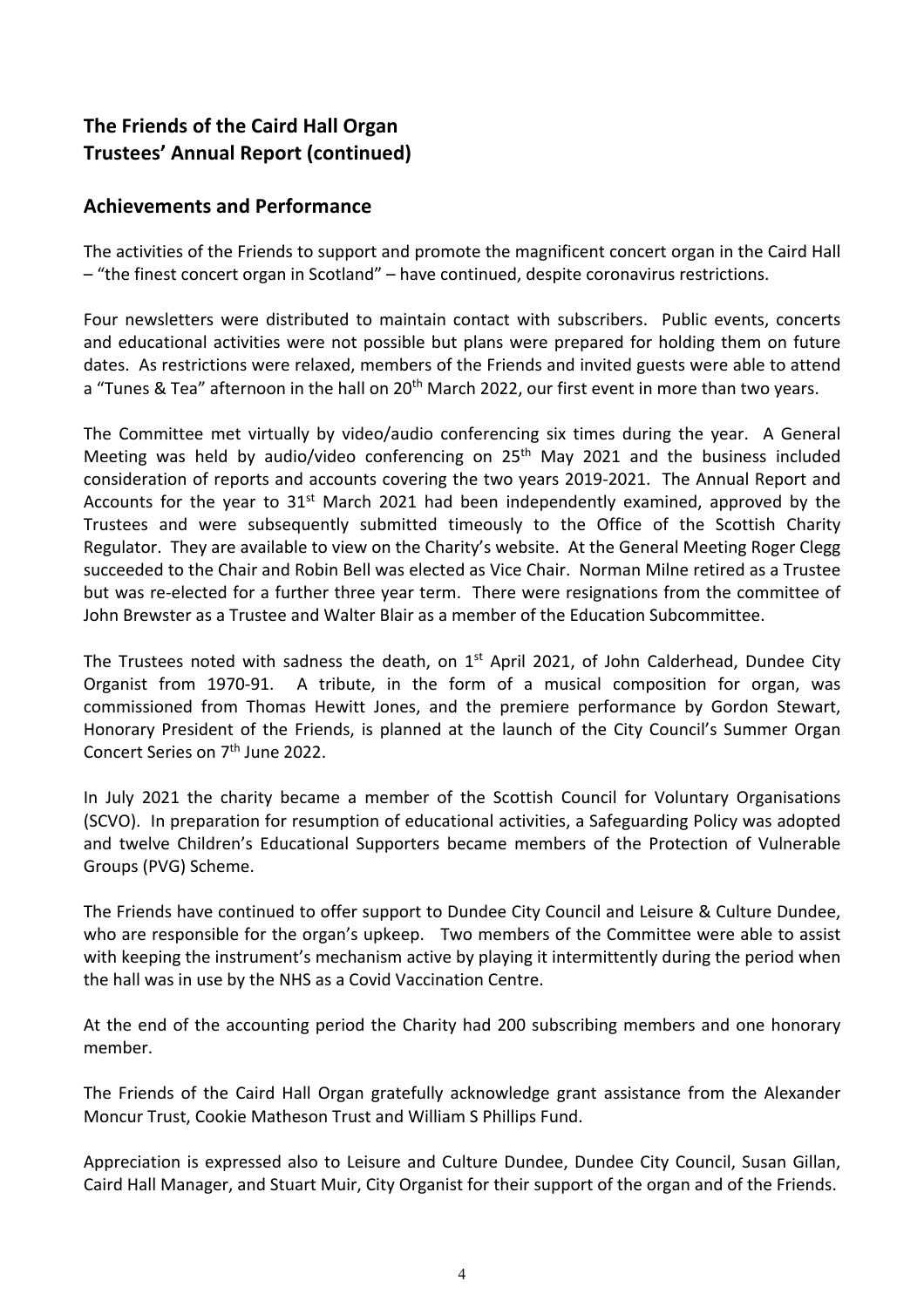## **The Friends of the Caird Hall Organ Trustees' Annual Report (continued)**

## **Financial Review**

During the period under review £2,880 was received in membership subscriptions and £540 in other unrestricted donations. 106 members' subscriptions were paid by bank standing order. Grants totalling £3,500 were received from charitable bodies. A total of £4,041 was spent on charitable activities.

## **Reserves Policy**

It is the Trustees' policy to hold reserves adequate to meet anticipated expenditure and to accumulate funds to support future developments for the organ. At the end of the accounting period the Charity held unrestricted cash funds of £16,026. The Trustees also held £5,512 in restricted funds which have been provided for the purposes specified in Note 2.

## **Statement of Trustees' Responsibilities**

The Trustees must prepare financial statements which give sufficient detail to enable an appreciation of the transactions of the Charity during the accounting period. The Trustees are responsible for keeping proper accounting records which, on request, must reflect the financial position of the Charity at that time. This must be done to ensure that the financial statements comply with the Charities and Trustee Investment (Scotland) Act 2005 and the Charities Accounts (Scotland) Regulations 2006. They are also responsible for safeguarding the assets of the Charity and must take reasonable steps for the prevention and/or detection of fraud and other irregularities.

## **Declaration**

The Trustees declare that they have approved the Trustees' Report above.

Signed on behalf of the Charity's Trustees by

## [redacted]

**Secretary** 

30 May 2022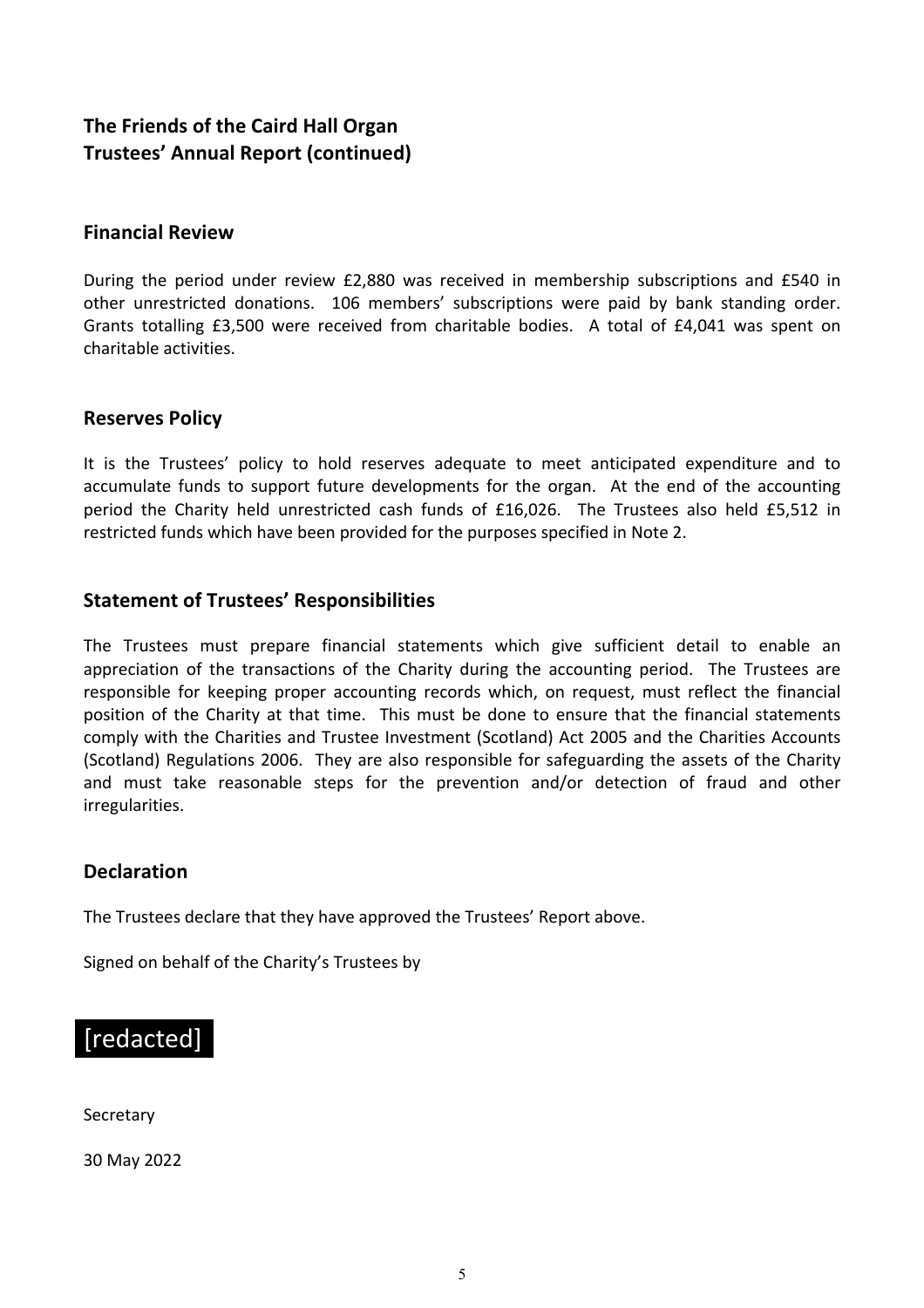#### **THE FRIENDS OF THE CAIRD HALL ORGAN: Scottish Charity SC041021**

#### **Receipts and payments account for the year to 31 March 2022**

|                                                              | Year to 31/03/2022                |                                   |                                            |                           | 31/03/2021         |
|--------------------------------------------------------------|-----------------------------------|-----------------------------------|--------------------------------------------|---------------------------|--------------------|
|                                                              | <b>Restricted</b><br><b>Funds</b> | <b>Designated</b><br><b>Funds</b> | <b>Unrestricted</b><br><b>General Fund</b> | <b>Total</b><br>2021/2022 | <b>Total Funds</b> |
| Note<br><b>Receipts</b>                                      | £                                 | £                                 | £                                          | £                         | £                  |
| Subscriptions and donations<br>2,4,5,6<br>Gift Aid repayment | 3,500<br>$\mathbf 0$              | 0<br>$\Omega$                     | 3,420<br>713                               | 6,920<br>713              | 5,300<br>744       |
| Legacy Received<br>$\overline{2}$                            | $\mathbf 0$                       | 5,577                             | 0                                          | 5,577                     | $\mathbf 0$        |
| $\overline{7}$<br>Gross income from fundraising events       | $\mathbf 0$                       | 0                                 | $\mathbf 0$                                | 0                         | $\mathbf 0$        |
| Gross income from charitable events                          | 0                                 | 0                                 | 65                                         | 65                        | $\Omega$           |
| Interest received                                            | $\Omega$                          | 0                                 | 43                                         | 43                        | 42                 |
| <b>Total receipts</b>                                        | 3,500                             | 5,577                             | 4,241                                      | 13,318                    | 6,086              |
| <b>Payments</b>                                              |                                   |                                   |                                            |                           |                    |
| $\overline{7}$<br>Expenses of fundraising activities         | $\mathbf 0$                       | 0                                 | $\mathbf 0$                                | $\mathbf 0$               | 990                |
| Costs of charitable activities                               | $\mathbf 0$                       | 0                                 | 804                                        | 804                       | $\mathbf 0$        |
| Administrative costs and publicity<br>8                      | $\mathbf 0$                       | 0                                 | 445                                        | 445                       | 170                |
| Website costs                                                | $\Omega$                          | $\Omega$                          | 142                                        | 142                       | 315                |
| "Making Music" (insurance and subscription)                  | $\mathbf 0$                       | 0                                 | 193                                        | 193                       | 291                |
| Organ tuning                                                 | $\mathbf 0$                       | 0                                 | 1,339                                      | 1,339                     | $\mathbf 0$        |
| Other expenditure                                            | $\mathbf 0$                       | 0                                 | 118                                        | 118                       | 52                 |
| Organ composition commission                                 | 500                               | 0                                 | 500                                        | 1,000                     | $\Omega$           |
| <b>Total payments</b>                                        | 500                               | $\mathbf 0$                       | 3,541                                      | 4,041                     | 1,818              |
| Surplus/Deficit for the year                                 | 3,000                             | 5,577                             | 700                                        | 9,277                     | 4,268              |
| <b>Opening Funds balances</b>                                | 2,512                             | 0                                 | 25,749                                     | 28,261                    | 23,993             |
| <b>Inter-Fund Transfers</b><br>9                             | 0                                 | 10,423                            | $-10,423$                                  | 0                         | 0                  |
| <b>Closing Funds balances</b>                                | 5,512                             | 16,000                            | 16,026                                     | 37,538                    | 28,261             |
| <b>Closing Virgin Money Bank balances</b>                    |                                   |                                   |                                            | 37,538                    | 28,207             |
| PayPal account<br><b>Closing Bank balances</b>               |                                   |                                   |                                            | 0<br>37.538               | 54<br>28,261       |

Approved by the Trustees on 30 May 2022 and signed on their behalf by:

**Roger Clegg** FOCHO Chairman [redacted]

**Derek Buchan** FOCHO Treasurer

The following notes form part of these accounts

#### **Notes to the accounts**

#### **1 Basis of preparation of accounts**

The accounts have been prepared under the historical cost convention and are in accordance with applicable accounting standards, the Charities Accounts (Scotland) Regulations 2006 and Accounting and Reporting by Charities Statement of Recommended Practice (SORP) issued in 2005.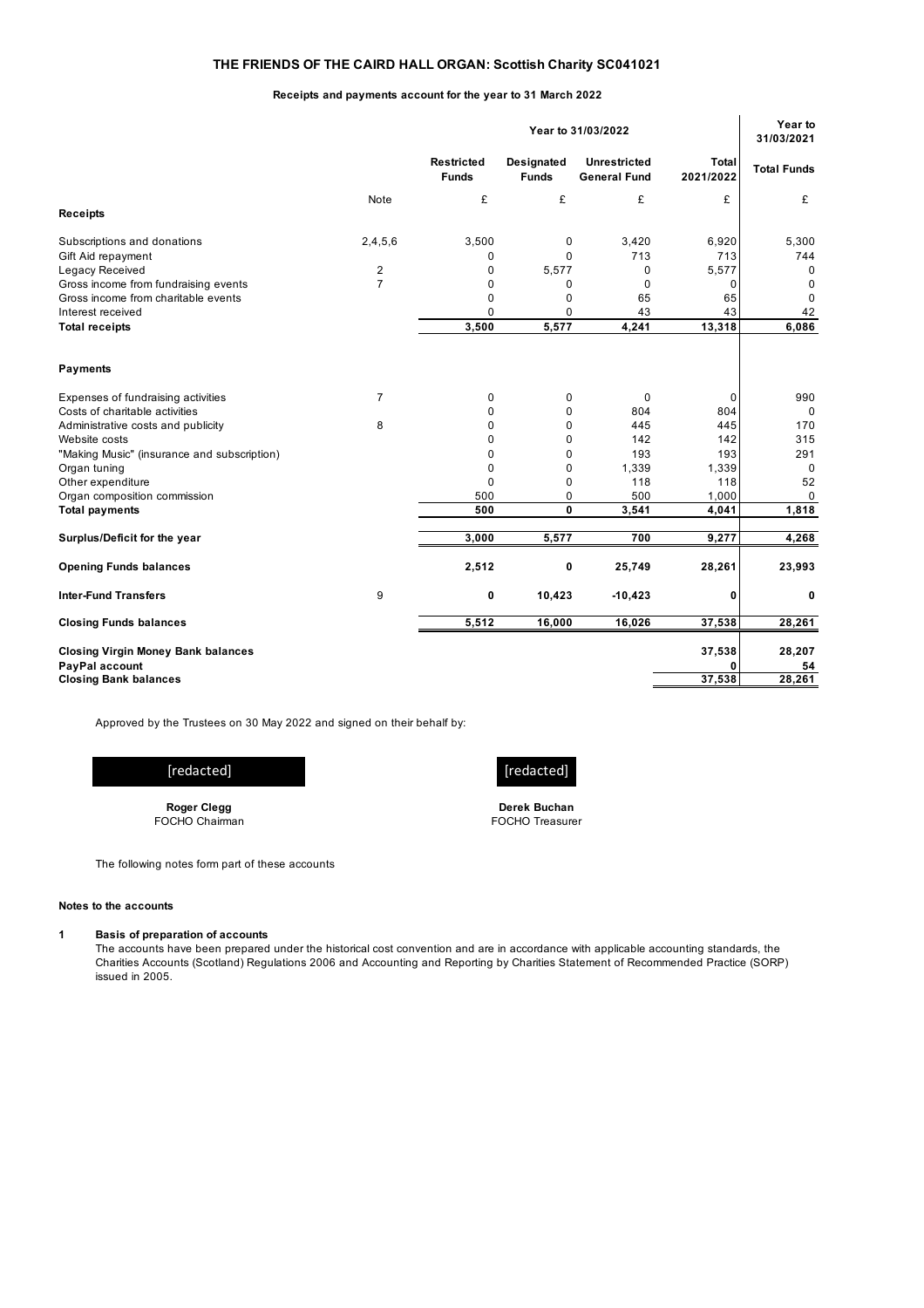#### **Notes to the accounts (continued)**

#### **2 Funds**

Unrestricted funds are expendable at the discretion of the trustees in furtherance of the objects of the charity. If parts of the unrestricted funds are earmarked at the discretion of the trustees for a particular purpose, they are designated as a separate fund. This designation has an administrative purpose only and does not legally restrict the trustees' discretion to apply the fund.

The charity has one designated fund - "Organ Upgrade", which will accumulate income to be utilised for a forthcoming major upgrade of the Organ. The trustees approved that a transfer of £10,423 be made from the General Fund which, along with the Legacy of £5,577, arrives at a total of £16,000.

|                            | Organ<br>Upgrade |
|----------------------------|------------------|
| Opening balance            |                  |
| Receipts during year       | 5,577            |
|                            | 5.577            |
| Transfer from General Fund | 10.423           |
| Closing balance            | 16,000           |

Restricted funds may only be used for specific purposes. Restrictions arise when specified by the donor or when funds are raised for specific purposes.

The charity previously had one restricted fund - "Primary Schools, etc., Events", which is used to provide workshops promoting the Organ among local school pupils. During this year, two new funds were opened - "Organ Upgrade" (which received funds towards the forthcoming major upgrade) and "Organ Composition" (which records the grant received towards the overall cost of the composition commissioned by the charity in memory of the late John Calderhead).

|                         | Primary        |         |             |              |
|-------------------------|----------------|---------|-------------|--------------|
|                         | <b>Schools</b> | Organ   | Organ       |              |
|                         | Events         | Uparade | Composition | <b>TOTAL</b> |
| Opening balance         | 2,512          |         |             | 2,512        |
| Receipts during year    | 2.000          | 1.000   | 500         | 3,500        |
|                         | 4.512          | 1.000   | 500         | 6.012        |
| Expenditure during year |                |         | $-500$      | $-500$       |
| <b>Closing Balance</b>  | 4.512          | 1.000   |             | 5,512        |
|                         |                |         |             |              |

#### **3 Trustee remuneration, benefits and expenses**

No remuneration was paid to a charity trustee.

#### **4 Membership**

Membership subscriptions totalling £2,880 were received from 200 Ordinary members during this accounting period. Gift Aid has been recovered from membership fees and donations.

#### **5 Donations**

Donations totalling £540 have been received from members and well-wishers, together with restricted Trust donations of £3,500.

#### **6 Donations from Trusts**

The following donations were received from Charitable Trusts:

|                                             | 2021/2022 | 2020/2021 | 2019/2020 | 2018/2019 | 2017/2018 |
|---------------------------------------------|-----------|-----------|-----------|-----------|-----------|
| Alexander Moncur Trust (Primary Schools)    | 2.000     |           | 2.000     | 2.000     |           |
| Cookie Matheson Trust (Organ Commission)    | 500       |           |           |           |           |
| William S Philips Fund (Organ Upgrade)      | 1.000     |           |           |           |           |
| R J Larg Family Trust (Schools)             |           |           | 500       |           |           |
| Walter Craig Trust (Scott Brothers Concert) |           |           | 1.000     |           |           |
| Dundee Festival Trust (Scott Bros Concert)  |           |           | 500       |           |           |
| Leach Family Trust                          |           | 500       | 500       | 500       |           |
| Leng Charitable Trust                       |           | 500       | 500       | 500       |           |
| Tay Charitable Trust                        |           | 500       | 500       | 500       |           |
| Cookie Matheson Trust                       |           |           |           | 3.000     |           |
| D C Thomson Charitable Trust                |           |           |           | 1.000     | 1.000     |
| <b>St Katherine's Fund</b>                  |           |           |           | 700       |           |
| R J Larg Family Trust                       |           |           |           | 500       |           |
| William S Philips Fund                      |           |           |           | 500       |           |
| Total                                       | 3.500     | 1.500     | 5.500     | 9.200     | 1.000     |

#### **7 Fundraising Events**

Due to the ongoing Covid-19 pandemic, no fundraising activities were held during 2020/21 or 2021/22.

#### **8 Charitable Activities**

|   | <b>Tea and Tunes</b>                |            |
|---|-------------------------------------|------------|
|   | Caird Hall and technical costs      | 312        |
|   | Soloist's fees and expenses         | 362        |
|   | Catering                            | 130<br>804 |
|   | Donations received                  | 65         |
| 9 | <b>Administration expenses</b>      |            |
|   | Administration expenses and postage | 445        |
|   |                                     |            |

#### **9 Inter-Fund Transfers**

£10,423 was transferred from the General Fund into the Organ Upgrade Fund during the year.